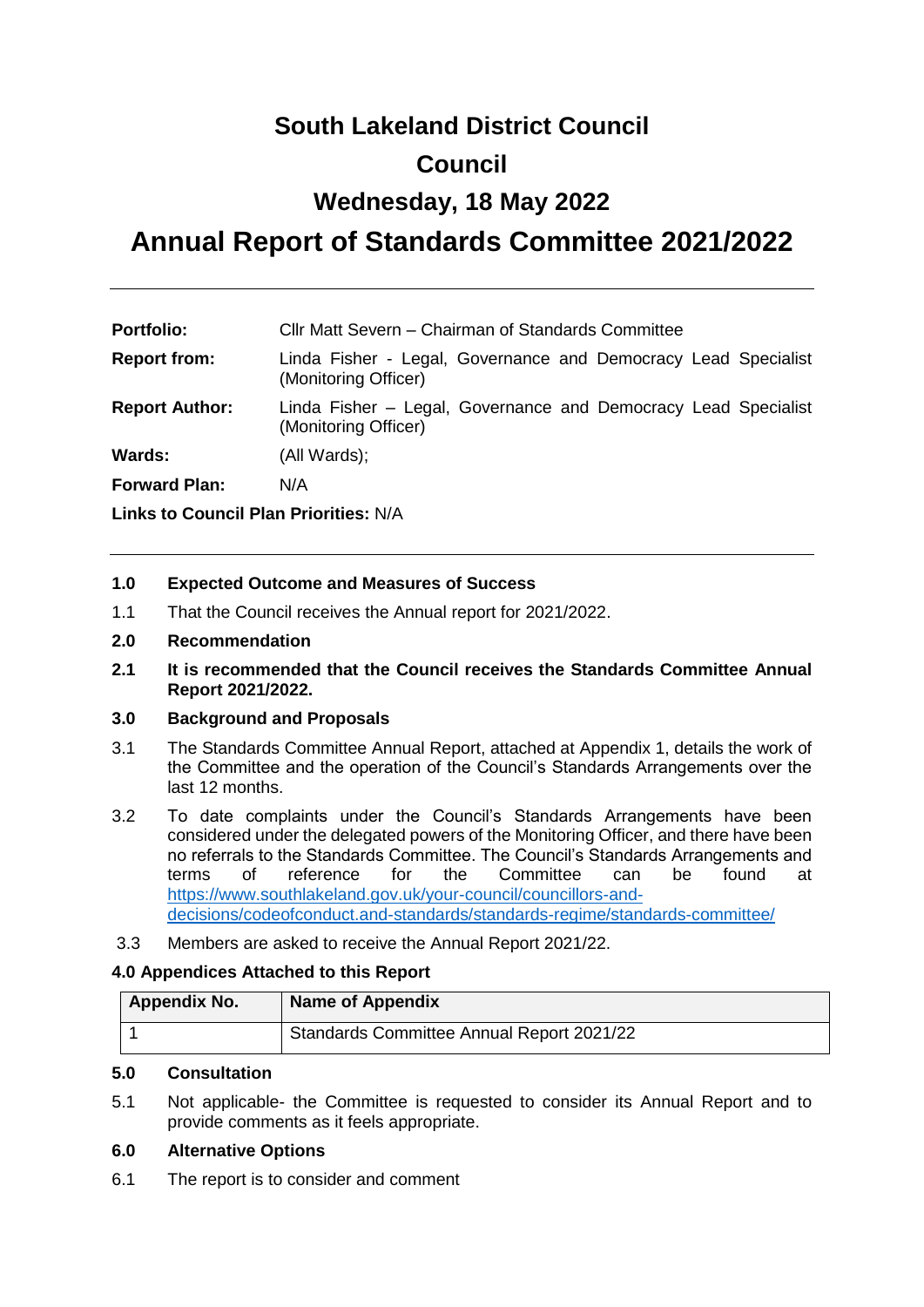## **7.0 Implications**

### **Financial, Resources and Procurement**

7.1 There are no finance or resource implications arising from this report.

#### **Human Resources**

7.2 Not applicable.

### **Legal**

7.3 There are no legal implications arising from this report.

#### **Health and Sustainability Impact Assessment**

- 7.4 Have you completed a Health and Sustainability Impact Assessment? No
- 7.5 If you have not completed an Impact Assessment, please explain your reasons: There are no issues arising from the report.

| 7.6 |  | Summary of Health and Sustainability Impacts |  |
|-----|--|----------------------------------------------|--|
|     |  |                                              |  |

|                                          |                                                                                      | <b>Positive</b> | <b>Neutral</b> | <b>Negative</b> | <b>Unknown</b> |
|------------------------------------------|--------------------------------------------------------------------------------------|-----------------|----------------|-----------------|----------------|
| <b>Environment</b><br>and Health         | Greenhouse gases<br>emissions                                                        |                 | $\sf X$        |                 |                |
|                                          | <b>Air Quality</b>                                                                   |                 | $\sf X$        |                 |                |
|                                          | Biodiversity                                                                         |                 | $\sf X$        |                 |                |
|                                          | Impacts of Climate<br>Change                                                         |                 | $\sf X$        |                 |                |
|                                          | Reduced or zero<br>requirement for energy,<br>building space, materials<br>or travel |                 | $\sf X$        |                 |                |
|                                          | <b>Active Travel</b>                                                                 |                 | $\sf X$        |                 |                |
| <b>Economy and</b><br><b>Culture</b>     | Inclusive and sustainable<br>development                                             |                 | $\sf X$        |                 |                |
|                                          | Jobs and levels of pay                                                               |                 | $\sf X$        |                 |                |
|                                          | Healthier high streets                                                               |                 | $\sf X$        |                 |                |
|                                          | Culture, creativity and<br>heritage                                                  |                 | X              |                 |                |
| <b>Housing and</b><br><b>Communities</b> | Standard of housing                                                                  |                 | $\sf X$        |                 |                |
|                                          | Access to housing                                                                    |                 | $\sf X$        |                 |                |
|                                          | Crime                                                                                |                 | X              |                 |                |
|                                          | Social connectedness                                                                 |                 | $\sf X$        |                 |                |

#### **Equality and Diversity**

- 7.7 Have you completed an Equality Impact Analysis? No
- 7.8 If you have not completed an Impact Analysis, please explain your reasons: There are no issues arising from the report.
- 7.9 Summary of Equality and Diversity impacts